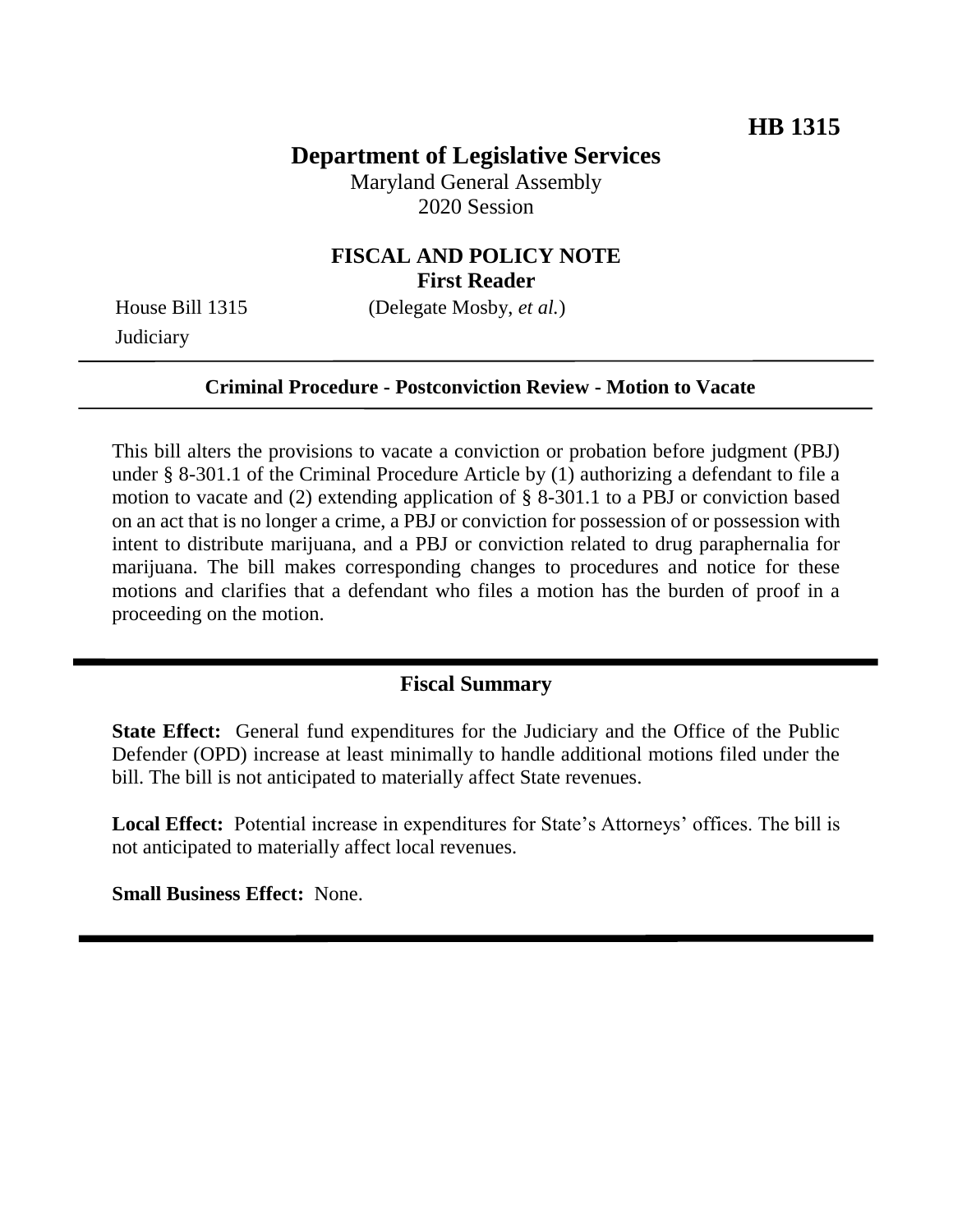# **Analysis**

### **Current Law:**

### *§ 8-301.1 of the Criminal Procedure Article*

Section 8-301.1 of the Criminal Procedure Article authorizes a court with jurisdiction over the case, *on motion of the State*, to vacate a PBJ or conviction when (1) there is newly discovered evidence that could not have been discovered by due diligence in time for a new trial and creates a substantial or significant probability that the result would have been different or (2) the State received new information after the entry of a PBJ or conviction that calls into question the integrity of the PBJ or conviction. The interest of justice and fairness must also justify vacating the PBJ or conviction.

Filed motions must meet specified requirements, and the State may make a motion at any time after the entry of the PBJ or conviction in the case. The State must notify the defendant of the filing of the motion, and a defendant may file a response. A victim/victim's representative must be notified of the required hearing on the motion and has the right to attend the hearing.

The court must hold a hearing on a motion if the motion meets specified requirements. The State has the burden of proof in a proceeding on the motion. The court may dismiss a motion without a hearing if the court finds that the motion fails to assert grounds on which relief may be granted. In ruling on a motion, the court, as it considers appropriate, may vacate the conviction or PBJ and discharge the defendant or deny the motion. Either party may take an appeal from an order entered on the motion.

### *Opportunities for a Defendant to Seek Review of a Conviction*

A person convicted of a crime has a number of alternatives for seeking review of a conviction. The options include (1) an appeal; (2) review at the trial court level (motion for new trial and a petition for writ of actual innocence); (3) petition under the Uniform Postconviction Procedure Act; and (4) *coram nobis*. In general, a defendant is not limited to any particular option for judicial review and may pursue multiple avenues for review in connection with a single conviction.

**Background:** The Gun Trace Task Force (GTTF) was created in 2007 as an elite unit within the Baltimore City Police Department intended to pursue violent criminals and persons illegally possessing and using guns. In 2017, eight of the nine members of the task force were charged with crimes including racketeering, robbery, extortion, overtime pay fraud, and filing false paperwork. The officers allegedly pocketed hundreds of thousands of dollars discovered while searching the homes and cars of criminals and some innocent

HB 1315/ Page 2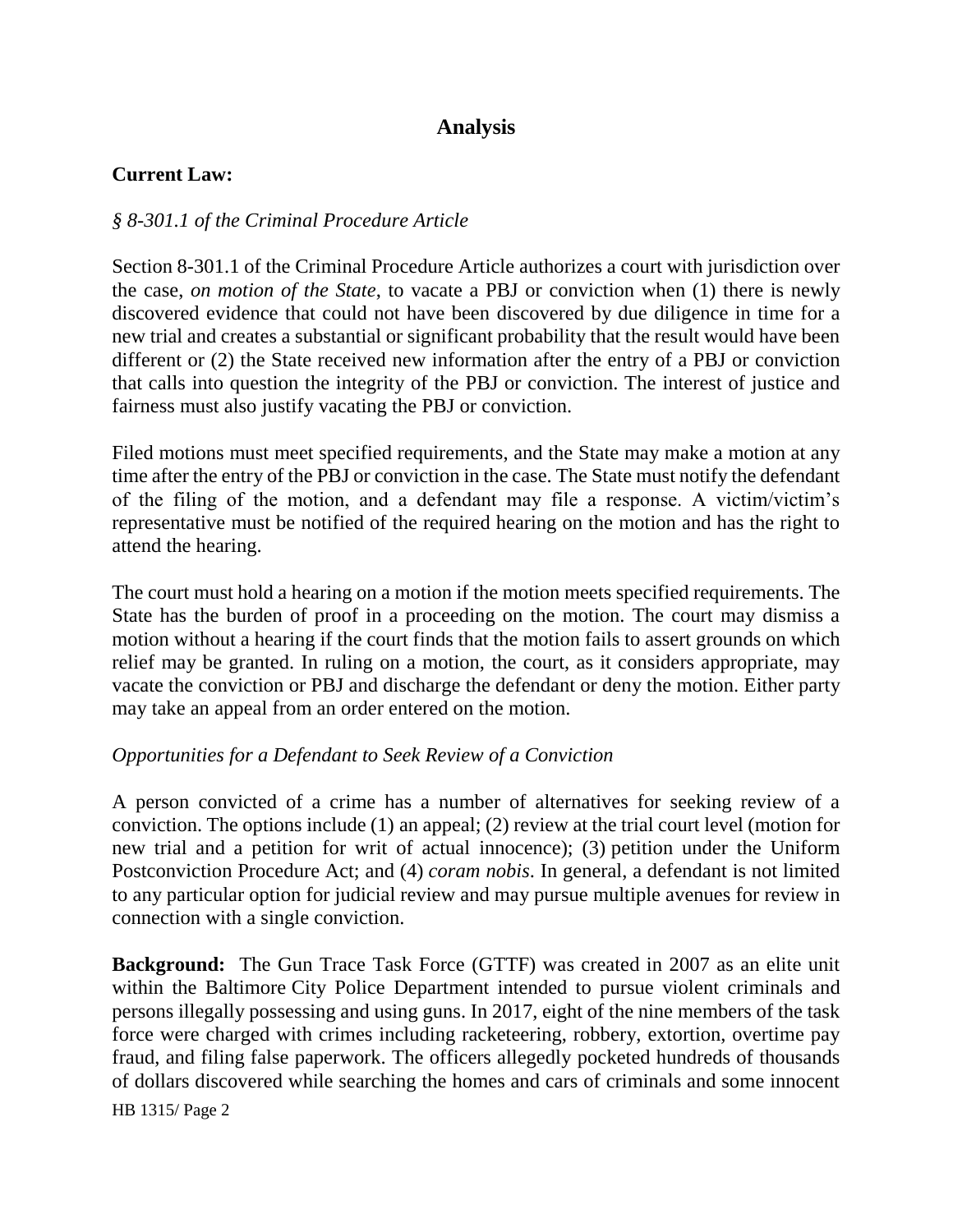civilians. All eight members who were indicted either pled guilty or were convicted of several federal charges.

Chapter 702 of 2019, which took effect October 1, 2019, established § 8-301.1 of the Criminal Procedure Article. Part of the reasoning behind § 8-301.1 was to provide a mechanism for the State's Attorney for Baltimore City to address cases handled by GTTF. In September 2019, the State's Attorney for Baltimore City asked courts to vacate convictions in approximately 800 compromised cases tied to the task force under motions filed pursuant to Chapter 702 of 2019 (§ 8-301.1).

In January 2019, the State's Attorney for Baltimore City announced that the office would cease prosecutions for possession of marijuana. She also filed motions to vacate convictions (using other types of motions) in approximately 5,000 marijuana possession cases. She cited the social and economic collateral consequences of these convictions and the disproportionate enforcement of marijuana possession laws on minorities as reasons behind her decision.

**State Expenditures:** General fund expenditures for the Judiciary and OPD increase to handle additional motions filed under the bill. The magnitude of this increase cannot be reliably determined at this time and will depend on the number of motions filed and the timing of those motions.

The Judiciary advises that the total number of cases eligible to be vacated is unknown due to a lack of Criminal Justice Information System codes for all of the applicable charges relating to marijuana. However, for reference, based on information from the Judiciary, there were approximately 572,500 charges in the trial courts for possession of marijuana from fiscal 1970 through 2019. Information is not readily available as to how many of those charges resulted in a PBJ or a conviction.

A motion filed by a State's Attorney is likely to be filed only if it meets the statutory eligibility criteria and will vary by jurisdiction based on prosecutorial discretion. However, it is likely that a significant number of defendants statewide (especially *pro se* defendants) will file motions under the bill regardless of eligibility.

The Judiciary advises that the bill has the potential to create a significant increase in court filings, hearings, and clerk time, but the precise impact cannot be determined at this time.

OPD advises that the bill increase cases and workloads for the agency. OPD further advises that the impact of the bill is likely to be minimal as the agency will strive to develop a streamlined process to incorporate the bill into its post conviction processes. However, according to OPD's 2019 annual report, the agency's Post Conviction Defenders Division (PCD) is already operating above caseload standards. Despite the PCD caseload standard

HB 1315/ Page 3